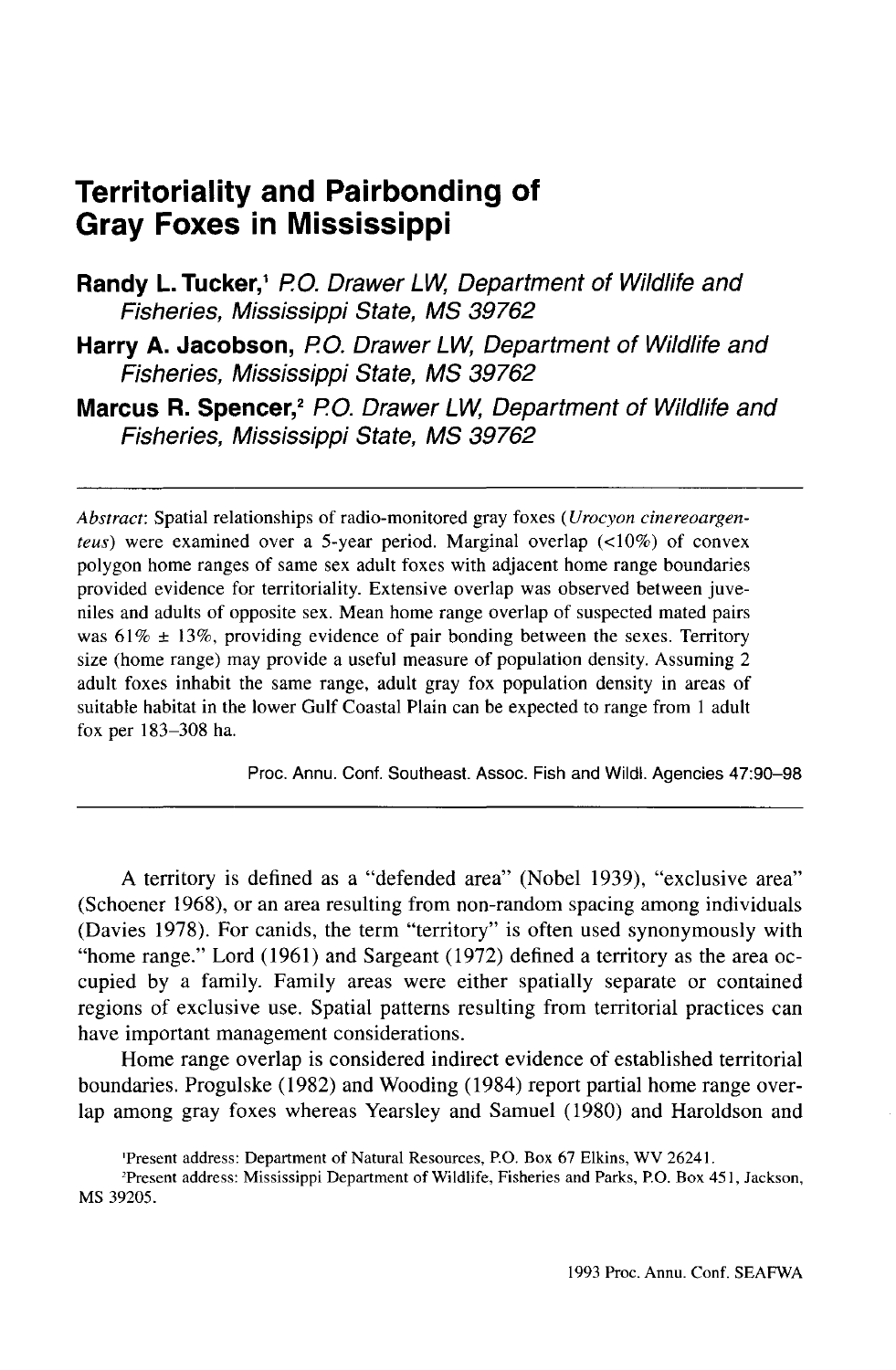Fritzell (1984) report extensive home range overlap. Extensive home range overlap may suggest a close association between members of a population. Conversely, little or no range overlap may indicate an avoidance or exclusion of some members.

Sharing of range by mates may explain the extensive overlap observed in some studies. Yet, reports of pair bonding in gray foxes are noticeably absent. Nicholson and Hill (1981), Progulske (1982), Haroldson and Fritzell (1984) report pairs of gray foxes sharing the same range.

To some extent, territoriality and pair bonding can influence population density (Krebs 1971), resource utilization (Maynard Smith 1974), and reproductive success (Howard 1920).

Most studies investigating gray fox movements and home range have been short-term (i.e., <2 years). The purpose of this study was to document intraspecific spatial relationships of gray foxes over a 5-year period. Knowledge of spatial relationships should provide indirect evidence whether territoriality and pair bonding exist for gray foxes.

This study was funded by Federal Aid in Wildlife Restoration Funds/Mississippi Department of Wildlife, Fisheries and Parks, Project W-48. We thank E. P. Hill, G. A. Hurst and B. D. Leopold for their many helpful suggestions on earlier drafts of the manuscript. Many Mississippi Department of Wildlife, Fisheries and Parks (MDWFP) personnel provided assistance. In particular, we thank M. R. Shealy, area manager of the Copiah County Wildlife Management Area, for his many hours of help.

## **Methods**

The Copiah County Wildlife Management Area is located in southwestern Mississippi. Maintained by the MDWFP, the study area is comprised of approximately 2,600 ha of pine forest, mixed pine-hardwoods, bottomland hardwood stands, and fallow and agricultural fields. Upland forests are primarily loblolly pine *(Pinus taeda)* and shortleaf pine *(P. echinata)* mixed with hardwoods; oak *(Quercus* spp.), hickory *(Carya* spp.), and sweetgum *(Liquidambar styraciflua)* dominate the lowlands.

Topography is characterized by gently rolling hills with an average elevation of 180 m above mean sea level. Climate is characterized by warm summers and cool winters. Rainfall averages 140 cm annually. Mean annual temperature is 18° C with approximate 230-240 frost-free days.

Foxes were captured during the fall-early spring months (Sep-Mar) with 1.5 double coil spring leghold traps. Sex, age, and capture location were recorded for each fox. Relative age was determined at time of capture by examination of facial markings (Lord 1961). Foxes captured as juveniles were considered adults at 1 year of age.

Home range estimates were determined by monitoring radio-collared foxes, using portable H-type and permanent directional antennas. Observation stations were established to provide adequate coverage of the study and adjacent areas within the range of radio-collared foxes.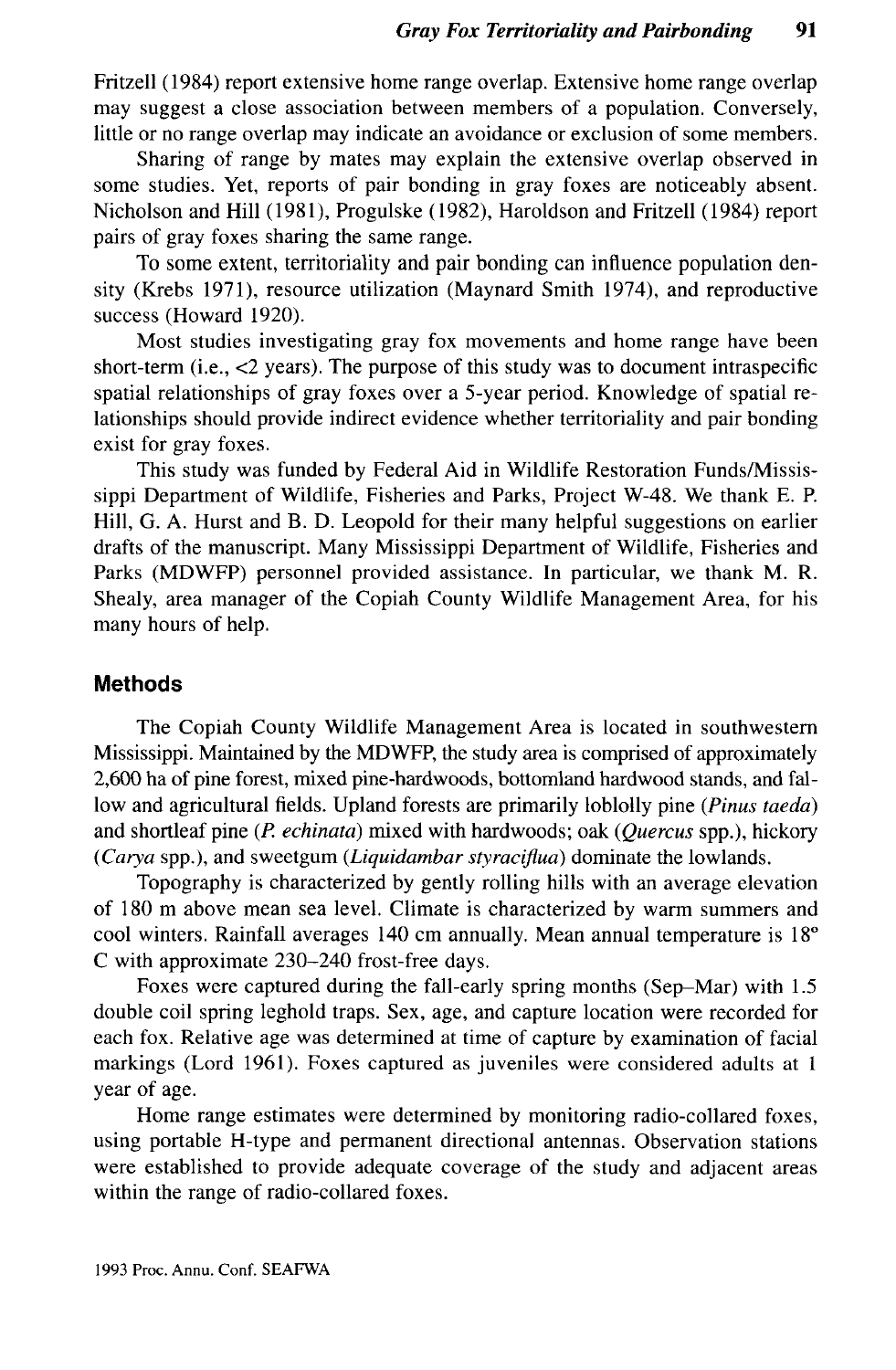Telemetry readings taken on a radio-transmitter beacon placed at a known location were used to evaluate system accuracy. Beacon locations were kept secret from system operators. An error arc of  $\pm 8^{\circ}$  was determined from a pooled sample of readings  $(N = 160)$  taken at 5 different observation stations.

Foxes were monitored throughout the study period. Monitoring was conducted in both diurnal and nocturnal periods. Most observations were taken between 1 hour before sunset to 1 hour after sunrise at 2 hour intervals. Daytime observations were taken randomly. Convex polygon home ranges (Mohr 1947) were generated for juvenile and adults by a modified form of the TELEM program (Koeln 1980).

Home ranges were plotted in a time series to visually compare temporal integrity and spatial patterns among foxes. The first time period began with onset of the study and terminated with the death of the first fox. To allow adequate time for surviving foxes to adjust spatially to the death of a fox, each succeeding time period began with the termination of the previous one and continued until the death of a fox at least 4 months later. Radio-locations taken prior to the start of each time period were excluded from home range calculations. Thus, each time period represented fox activity only during that time period. Time periods were not based on seasonal or biological criteria (i.e., breeding seasons or whelping periods) so that territoriality could be evaluated under all possible influences.

Percentage overlap was calculated for all overlapping home ranges of foxes for each time period. Home range overlap was further delineated by sex and age of fox. All possible combinations of overlap (adult, juvenile, male, and female) were examined.

Responses of adjacent radio-collared foxes to areas vacated by deceased radio-collared foxes were examined by comparing distance between home range centers calculated before and after death. Home range center was considered the position calculated by arithmetic mean x and y coordinates. Shifts in home range centers were tested by Wilcoxon's matched-pairs test. A significant reduction in distance between home range centers could be expected if territorial boundaries were relaxed due to the death of a neighboring fox.

Home range expansion also was tested because an adjacent fox could be expected to increase its range to occupy the vacated area. A Wilcoxon's matchedpairs test was used to compare home range size before and after the death of an adjacent conspecific. Standardized home range estimates for each surviving fox (before and after) were determined by selecting equal observations (before and after) to the time period with the lowest sample size.

## **Results**

From January 1981 to December 1985, 25 gray foxes (13 females, 12 males) were monitored for range and movements (Table 1). Nine time periods were generated to examine spatial tendencies. Home range overlap (Table 2) was not observed for any female foxes during the first year. Juveniles from January to May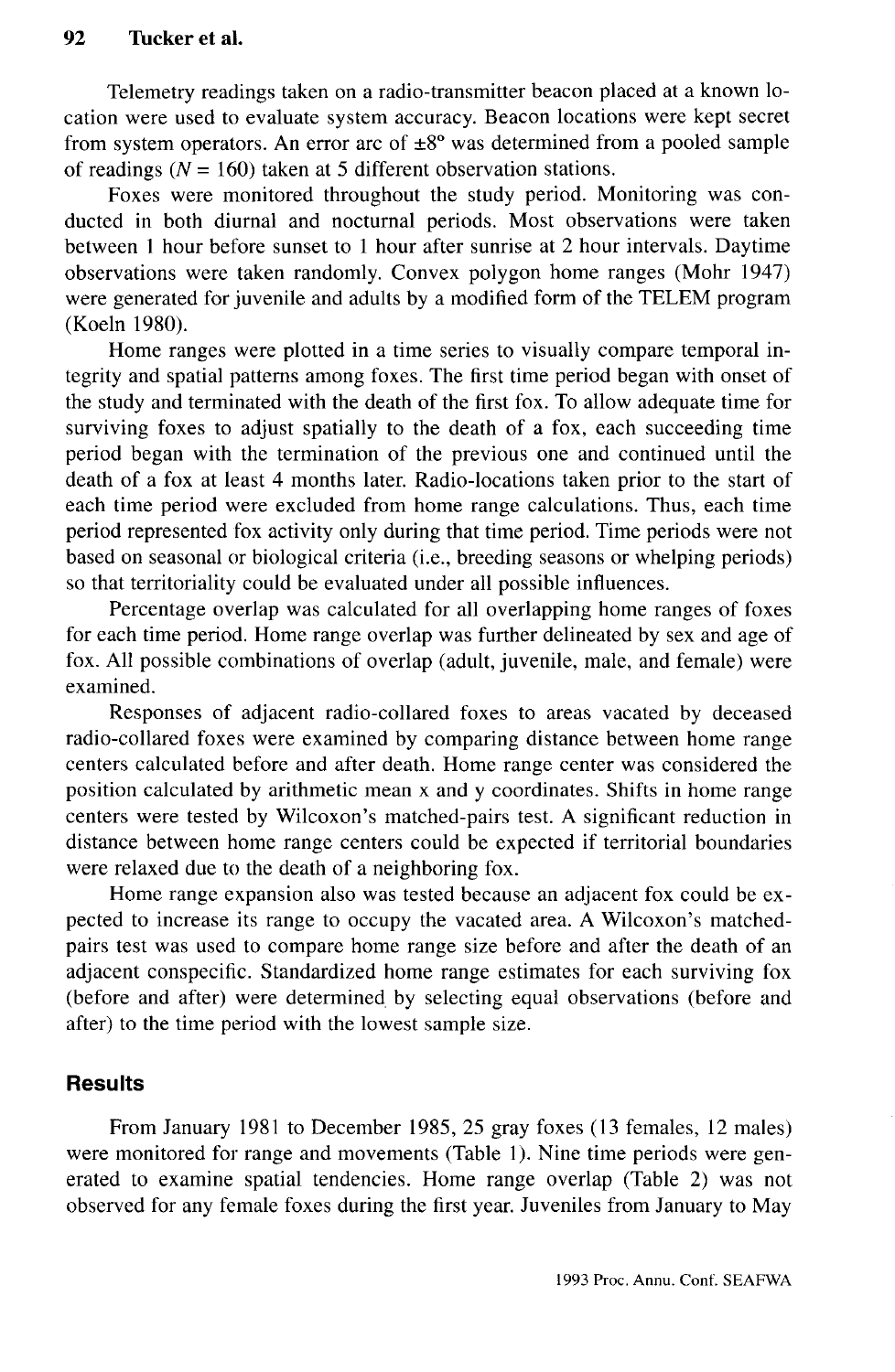| Period<br>monitored | ID         | Capture<br>date        | Sex                       | Age            | Home<br>range<br>(ha) | Ν        |
|---------------------|------------|------------------------|---------------------------|----------------|-----------------------|----------|
| 1 Jan 81-31 Apr 81  | 088<br>093 | 10 Jan 81<br>31 Jan 81 | ¥<br>$\varphi$            | juv.<br>juv.   | 321<br>212            | 16<br>14 |
|                     | 099        | 07 Feb 81              | $\varphi$                 | adult          | 80                    | 6        |
|                     | 092        | 10 Mar 81              | ♀                         | adult          | 64                    | 6        |
| 1 May 81-31 Dec 81  | 088        | 10 Jan 81              | ₽                         | adult          | 64                    | 17       |
|                     | 092        | 10 Mar 81              | $\overline{Q}$            | adult          | 283                   | 51       |
|                     | 098        | 13 Mar 81              | $\overline{P}$            | adult          | 9                     | 5        |
| 1 Jan 82–31 May 82  | 199        | 02 Jan 82              | $\delta$                  | juv.           | 716                   | 123      |
|                     | 393        | 25 Jan 82              | 3                         | adult          | 43                    | 11       |
|                     | 089        | 30 Jan 82              | $\overline{P}$            | juv.           | 245                   | 80       |
|                     | 096        | 03 Mar 82              | $\varphi$                 | adult          | 366                   | 115      |
|                     | 193        | 08 Mar 82              | 8                         | adult          | 404                   | 113      |
|                     | 092<br>098 | 10 Mar 81<br>31 Mar 81 | $\mathsf{P}$<br>$\varphi$ | adult<br>adult | 76<br>115             | 18<br>33 |
|                     |            |                        |                           |                |                       |          |
| 1 Jun 82-31 Dec 82  | 089        | 30 Jan 82              | $\varphi$                 | adult          | 206                   | 13       |
|                     | 193<br>090 | 08 Mar 82<br>17 Oct 82 | ♂<br>$\varphi$            | adult          | 99<br>721             | 7<br>11  |
|                     | 292        | 30 Oct 82              | $\hat{Q}$                 | juv.<br>juv.   | 341                   | 5        |
|                     | 196        | 13 Dec 82              | ₫                         | juv            | 241                   | 8        |
| 1 Jan 83-31 May 83  | 089        | 30 Jan 82              | $\overline{Q}$            | adult          | 281                   | 56       |
|                     | 193        | 08 Mar 82              | ♂                         | adult          | 128                   | 39       |
|                     | 090        | 17 Oct 82              |                           | juv.           | 302                   | 26       |
|                     | 292        | 30 Oct 82              | $\frac{Q}{Q}$             | juv.           | 391                   | 46       |
|                     | 196        | 13 Dec 82              | ♂                         | juv.           | 322                   | 51       |
|                     | 194        | 16 Dec 82              | $\vec{\delta}$            | juv.           | 314                   | 56       |
|                     | 188        | 15 Mar 83              | ්                         | adult          | 233                   | 40       |
|                     | 091        | 13 Feb 83              | $\overline{P}$            | juv.           | 578                   | 54       |
| 1 Jun 83-31 Dec 83  | 193        | 08 Mar 82              | ♂                         | adult          | 246                   | 20       |
|                     | 292        | 30 Oct 82              | $\varphi$                 | adult          | 498                   | 116      |
|                     | 091        | 13 Feb 83              | $\hat{P}$                 | adult          | 414                   | 112      |
|                     | 188        | 15 Mar 83              | ්                         | adult          | 326                   | 149      |
|                     | 197        | 18 Sep 83              | ₫                         | juv.           | 1,191                 | 129      |
|                     | 132        | 11 Oct 83              | ♂                         | juv.           | 1,043                 | 63       |
|                     | 031<br>133 | 24 Oct 83<br>26 Oct 83 | $\overline{P}$<br>♂       | juv.           | 958<br>455            | 73<br>65 |
|                     | 134        | 06 Dec 83              | 3                         | adult<br>juv.  | 342                   | 27       |
| 1 Jan 84-30 Apr 84  | 292        | 30 Oct 82              | $\hat{P}$                 | adult          | 173                   | 25       |
|                     | 188        | 15 Mar 83              | ♂                         | adult          | 188                   | 26       |
|                     | 197        | 18 Sep 83              | ♂                         | juv.           | 248                   | 36       |
|                     | 031        | 24 Oct 83              | $\hat{P}$                 | juv.           | 266                   | 35       |
|                     | 133        | 26 Oct 83              | 8                         | adult          | 486                   | 35       |
|                     | 134        | 06 Dec 83              | ♂                         | juv.           | 259                   | 35       |
| 1 May 84–30 Nov 84  | 292        | 30 Oct 82              | $\mathfrak{P}$            | adult          | 723                   | 35       |
|                     | 194        | 16 Dec 82              | 3                         | adult          | 148                   | 23       |
|                     | 197        | 18 Sep 83              | δ                         | adult          | 336                   | 84       |
|                     | 388        | 11 Sep 84              | ♂                         | juv.           | 598                   | 68       |
|                     | 232        | 11 Sep 84              | ¥                         | juv.           | 353                   | 67       |
|                     | 033        | 20 Sep 84              | ò                         | juv.           | 692                   | 48       |

Table 1. Home range estimates of gray foxes monitored on the Copiah County Wildlife Management Area, Mississippi, 1981-1985.

*(continued on next page)*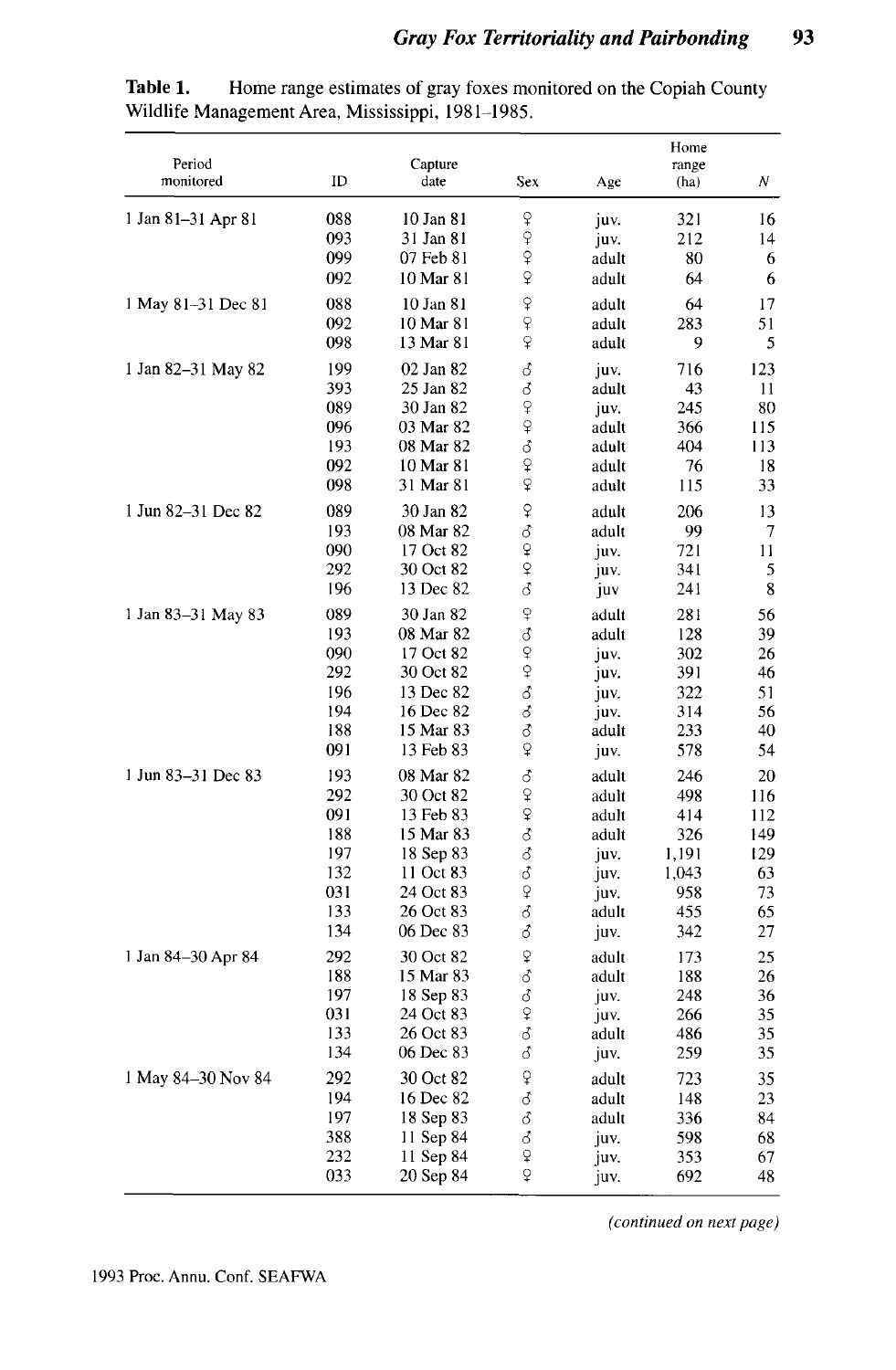| Period<br>monitored | Capture<br>ID<br>date |           | <b>Sex</b> | Age   | Home<br>range<br>(ha) | N  |
|---------------------|-----------------------|-----------|------------|-------|-----------------------|----|
| 1 Dec 84-31 Mar 85  | 232                   | 11 Sep 84 | ¥          | juv.  | 552                   | 50 |
|                     | 388                   | 11 Sep 84 | 3          | juv.  | 1,667                 | 66 |
|                     | 197                   | 18 Sep 84 | ੇ          | adult | 230                   | 74 |
|                     | 033                   | 20 Sep 84 | ¥          | juv.  | 1.594                 | 66 |
|                     | 394                   | 07 Dec 84 | ਨ          | adult | 356                   | 66 |

**Table 1.** *(continued)*

appeared to isolate themselves from members of the same sex, apparently establishing their home range after dispersal from their natal area. Adults also isolated themselves unless they shared area with a mate. Some marginal overlap (<10%) was observed among adult males. Overlap was highest between male-female foxes regardless of age class.

A Wilcoxon's matched-pairs test failed to confirm a significant change in home range size after the death of any fox  $(T = 7, P = 0.14, N = 7)$ . Most surviving foxes actually decreased their home range size (Table 3). Because of a limited sample, comparisons between sex and age were not examined. Home range size of adjacent foxes changed little ( $\bar{x} = -6.5\%$ , SE = 22%, N = 7). The largest increase in home range size was 21%.

Adjacent surviving foxes did not shift their home range center toward areas vacated by the death of a fox  $(T = 12, P = 0.03, N = 11)$ . In fact, distances between home range centers increased  $(\bar{x} = 33 \text{ m}, \text{SE} = 43 \text{ m})$ .

Home ranges for males and females thought to be mated pairs because they were frequently located in close association with each other, overlapped considerably  $(\bar{x} = 61\%, \text{SE} = 12\%, N = 10)$  whereas home ranges of foxes not thought to be mated pairs overlapped a lesser extent  $(\bar{x} = 22\%, \text{SE} = 5\%, N = 11)$ .

|             |              |             | Adjacent non-mated pairs |      |                |           |             |      |
|-------------|--------------|-------------|--------------------------|------|----------------|-----------|-------------|------|
|             |              | Mated pairs |                          | 313  |                | 319       |             | 9/9  |
| Combination | $\bar{x}$    | <b>SD</b>   | $\overline{x}$           | SD   | $\overline{x}$ | <b>SD</b> | $\bar{x}$   | SD   |
| Juv.-juv.   | 64.2<br>(5)  | 12.2        | 32.2<br>(1)              | 0.0  | 17.9<br>(4)    | 19.8      | 1.9<br>(3)  | 0.8  |
| Juv.-adult  | 57.3<br>(3)  | 13.9        | 32.9<br>(6)              | 19.8 | 27.2<br>(10)   | 24.1      | 19.2<br>(3) | 22.8 |
| Adult-adult | 57.6<br>(2)  | 17.3        | 9.2<br>$\left(1\right)$  | 0.0  | 4.6<br>(3)     | 0.5       |             |      |
| All         | 60.8<br>(10) | 13.4        | 29.8<br>(8)              | 18.7 | 21.0<br>(17)   | 22.2      | 10.5<br>(6) | 17.8 |

**Table 2.** Average home range overlap (%) of radio-collared gray foxes on the Copiah County Wildlife Management Area, Mississippi. Sample sizes are shown in parenthesis.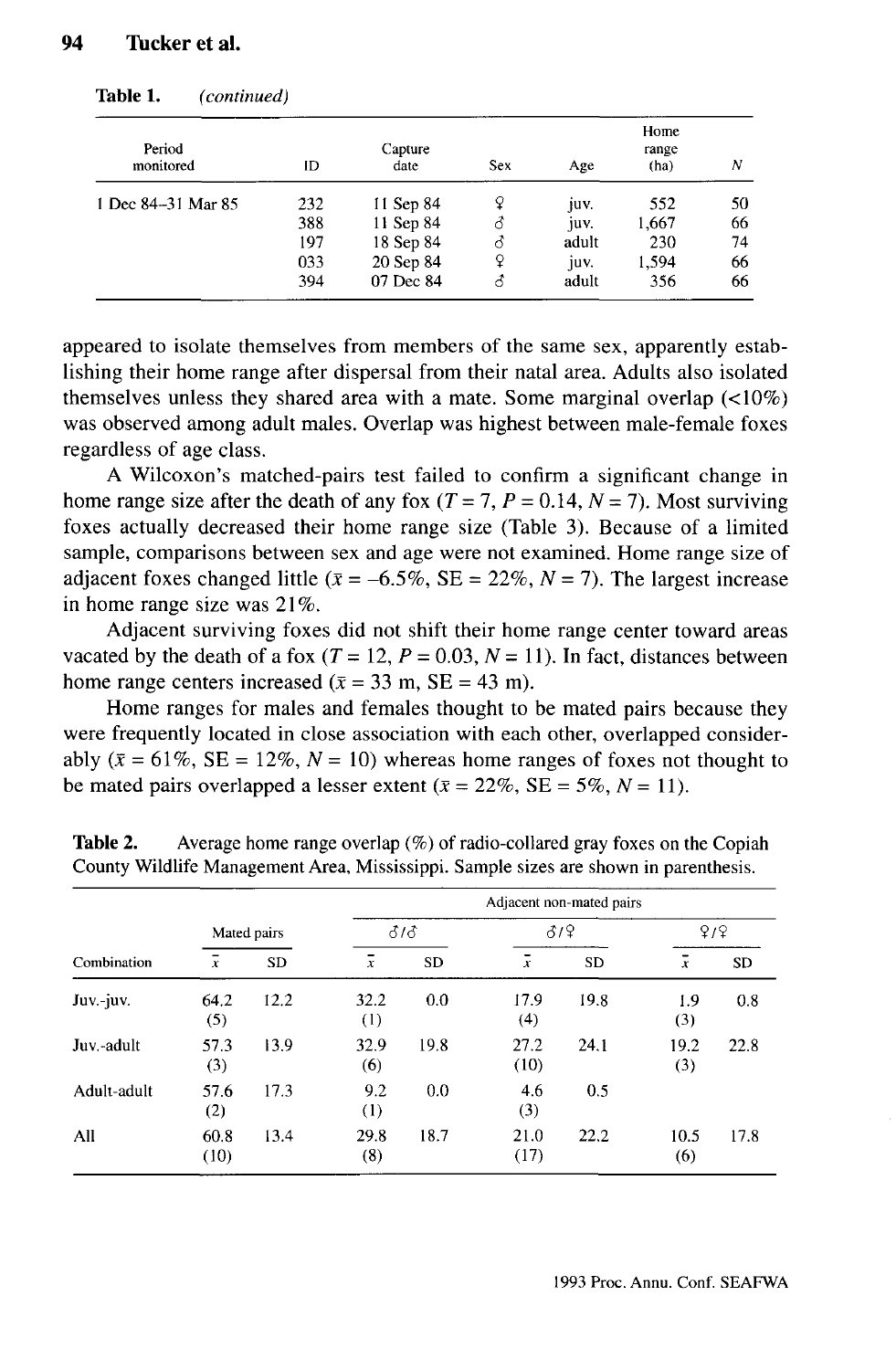| Deceased | Adjacent                | % change in     | Shift in home    |
|----------|-------------------------|-----------------|------------------|
| fox      | survivor                | home range size | range center (m) |
| 91       | 31                      | -44             | 11.5             |
|          | 134                     | $-25$           | 48.6             |
|          | 197                     | $-23$           | $-135.9$         |
| 132      | 292                     | 21              | 148.0            |
| 194      | 188                     | $-19$           | 177.7            |
|          | 292                     | 21              | $-12.5$          |
| 196      | 197                     | $-23$           | 313.1            |
| 31       | 197                     | -8              | 75.9             |
| 133      | 292                     | 18              | $-4.1$           |
| 134      | 197                     | -8              | 78.3             |
| 188      | 292                     | 18              | 63.6             |
|          | Composite Mean $\pm$ SE | $-6.5 \pm 22.3$ | $32.8 \pm 43.3$  |

**Table 3.** Spatial response of adjacent surviving gray foxes to home range centers of deceased foxes on the Copiah County Wildlife Management Area, Mississippi, 1981-1985.

## **Discussion**

Spatial response of surviving radio-collared foxes to areas recently vacated by the death of a fox was subtle. Surviving foxes did not expand nor shift their home range towards the vacated areas.

Two explanations could account for the lack of spatial response by surviving foxes. First, the vacated area could already be occupied by another fox of the same sex. However, trapping efforts were intensive each year of the study, and based on capture/effort data, it is believed that a high percentage of foxes living on the area were monitored. Second, the area was not saturated with foxes and all resource needs were met without adjusting home range. An adult mortality rate of 66%-70% (Tucker and Jacobson 1986) and a documented outbreak of distemper in 1984 kept the population below capacity. In this case, there would be no need for a fox to expand its range unless limited by food or cover. Further, in 7 out of 11 cases, home range size decreased.

One potential bias in estimating degree of overlap observed among fox home ranges is the method used to delineate home range perimeter. The convex polygon method can easily include areas not utilized by the fox and magnify the degree of overlap.

Marginal home range overlap (narrow overlap near the home range boundary) between adults of the same sex suggests that gray foxes practice territorial tendencies. Trapp (1973), Foilman (1973), Progulske (1982), and Wooding (1984) found similar spatial patterns among gray foxes. In contrast, Hovis et al. (1984) in a review paper, reported that the frequent overlap of home ranges, e.g., Yearsley and Samuel (1980) and Haroldson and Fritzell (1984), suggested a low degree of territoriality among gray foxes. Yearsley and Samuel (1980) reported range overlap for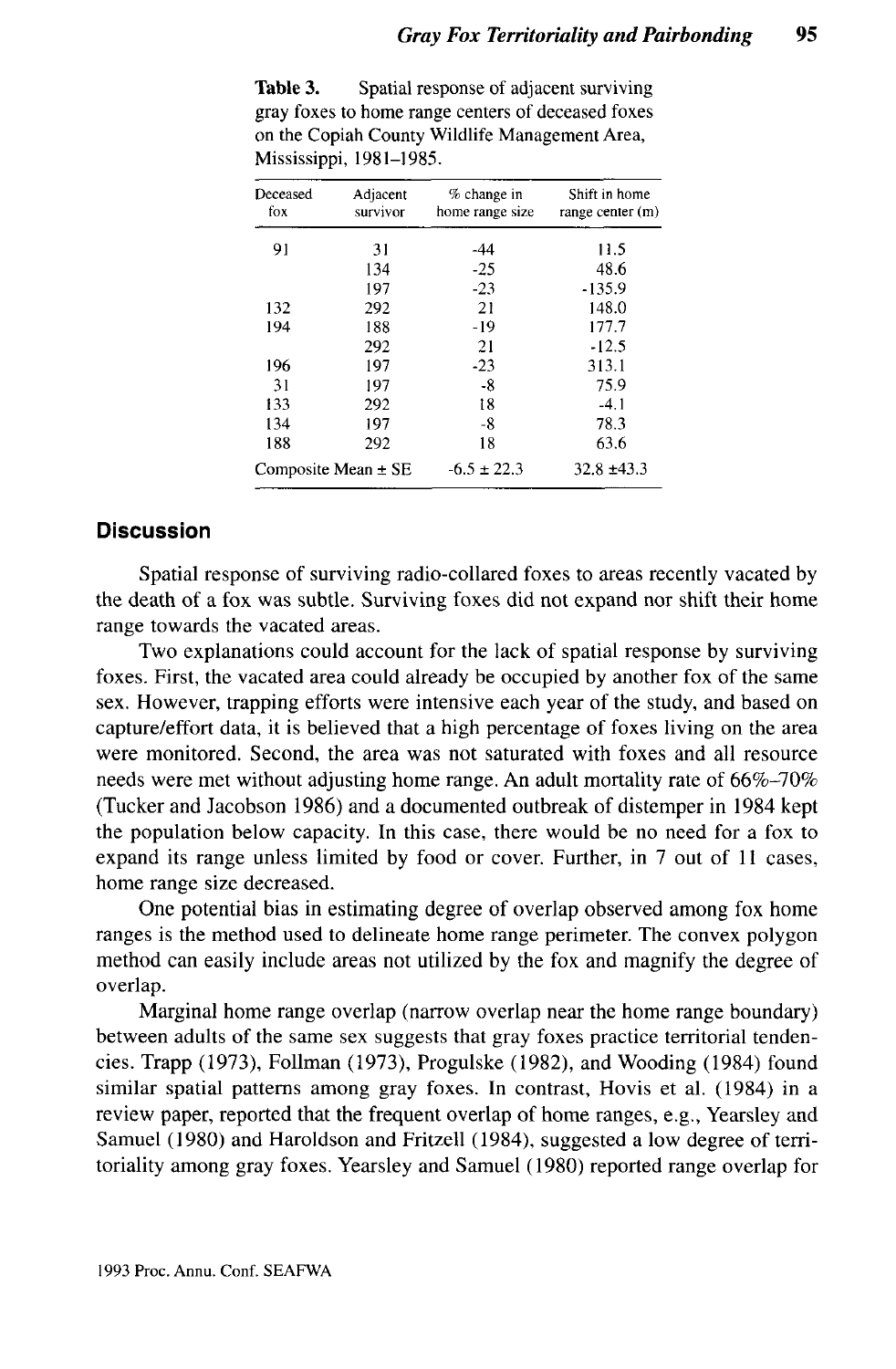gray foxes using land bridges as travel corridors. These land bridges were considered important in facilitating intraspecific contacts. Haroldson and Fritzell (1984) reported considerable home range overlap of gray foxes, but they were spaced farther apart than expected by random occupation of habitat. Further, neither kinship of neighboring foxes nor influence of sympatric predators was determined by either Haroldson and Fritzell (1984) or Yearsley and Samuel (1980).

Although foxes did not adjust their home range with respect to the death of an adjacent fox, exclusion of same-sex adults provided exclusive areas for the family unit. Under these guidelines we believe that territoriality is practiced among gray foxes (Lord 1961, Sargeant 1972).

Adults tolerated the presence of juveniles within their home range prior to their dispersal. Nicholson and Hill (1981) report a strong bond between adult females and their young before dispersal. In this study, several radio-collared juveniles dispersed during September-May to new areas. The close association between adults and juveniles supports the concept of a family unit described by Lord (1961). This may explain why juvenile and adult home ranges frequently overlapped.

The sharing of home range areas by some males and females, especially during the spring months (Mar-May), suggests that pair bonding exists between the sexes. Progulske (1982) also observed mated pairs with a high degree of overlap  $(60\% - 64\%)$ , whereas non-mated pairs overlapped considerably less  $(6\% - 35\%)$ . Nicholson (1982) and Haroldson and Fritzell (1984) also report fox pairs maintaining the same range during the entire study. This study provides additional evidence of pair bonding as supported by the close association between several radio-collared fox pairs. Sometimes the range of 1 fox encompassed the entire range of the other fox and they were frequently located together. Pair bonding was further supported by observation of a radio-collared fox pair in association with a litter of pups tagged at the female's den site. Both male and female foxes remained close to the den site until radio-collar failure prevented further monitoring of the male.

Generally, mated pairs consisted of a juvenile-adult combination. These foxes were considered mated pairs because they were frequently located close together after the dispersal period, October to January (Sheldon 1950, Nicholson and Hill 1981). A high adult mortality rate (Tucker and Jacobson 1986) reduced the availability of adults as mates. This may explain the preponderance of juvenile-adult pair bonding observed in this study.

## **Management Implications**

Future management strategies for gray foxes should consider territorial and pairbonding activities. The establishment of territories demonstrated by foxes in this study may be a useful measure of population density. Territory size (home range) can therefore be used to estimate the maximum population level that may be expected in an area. Annual adult home range size of foxes in this study ranged from 366 to 616 ha. If we assume 2 adult foxes inhabit the same range and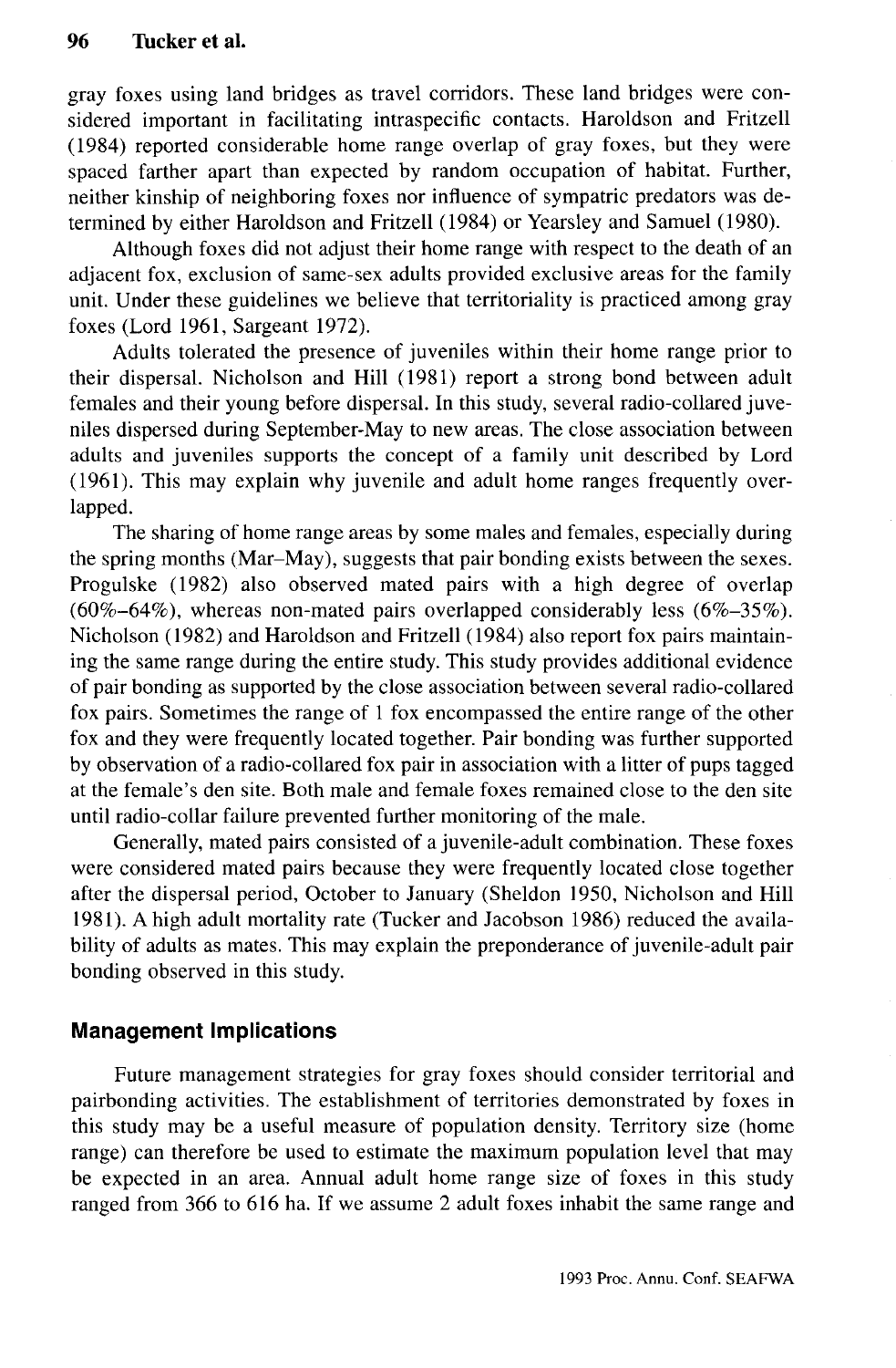account for boundary overlap, the adult fox population density in a given area of suitable fox habitat in the lower Gulf Coastal Plain can be expected to range from 1 adult fox per 183-308 ha. According to these calculations, the fox population density on the Copiah County WMA would be expected to range from 9 to 15 adult foxes (0.32–0.55 foxes per km<sup>2</sup>). Over a 5-year period, a juvenile-adult ratio of 0.9:1 was determined from trapping efforts (Tucker and Jacobson 1986). If the population level was expanded to include 1 juvenile fox per adult fox, a population density of 0.69 to 1.15 foxes per  $km^2$  could be expected. This compares favorably with the density of 1.0 to 1.5 foxes per km<sup>2</sup> found by Lord (1961) and Progulske (1982) in Florida using age-ratio reduction and mark-recapture techniques, respectively.

Home range estimates observed in this study were similar to those reported in Missouri (Haroldson and Fritzell 1984) and Florida (Progulske 1982). Geographic locations with smaller territories reported for foxes may expect higher fox population densities. Future studies should investigate factors influencing territory size.

## **Literature Cited**

- Davies, N. B. 1978. Ecological questions about territorial behavior. Pages 317-350 *in* J. R. Krebs and N. B. Davies, eds. Behavioral Ecology. Blackwell Sci. Publ., Oxford, U.K.
- Follman, E. H. 1973. Comparative ecology and behavior of red and gray foxes. Ph.D. Diss., South. 111. Univ., Carbondale. 152pp.
- Haroldson, K. J. and E. K. Fritzell. 1984. Home ranges, activity, and habitat use by gray foxes in an oak-hickory forest. J. Wildl. Manage. 48:222-227.
- Hovis, J. A., R. F. Labisky, and S. R. Humphrey. 1984. Biology of the gray fox, with implications for its management in Florida. School For. Resour. Conser., Univ. Fla. Wildl. Policy Paper 1. 29pp.
- Howard, E. 1920. Territory in bird life. Pages 9-29 *in* A. W. Stokes, ed. Territory. Dowden, Hutchingon and Ross, Inc., Stroudburg, Pa. 398pp.
- Koeln, G. T. 1980. A computer technique for analyzing radio-telemetry data. Proc. Natl. Wild Turkey Symp. 4:262-271.
- Krebs, J. R. 1971. Territoriality and breeding density in the great tit *Parus major.* Ecology 52:2-22.
- Lord, R. D., Jr. 1961. A population study of the gray fox. Am. Midi. Nat. 66:87-109.
- Maynard Smith, J. 1974. Models in ecology. Cambridge Univ. Press, London. 146pp.
- Mohr, C. O. 1947. Table of equivalent populations of North American small mammals. Am. Midi. Nat. 37:223-249.
- Nicholson, W. S. 1982. An ecological study of the gray fox in east-central Alabama. M.S. Thesis Auburn Univ., Auburn, Ala. 93pp.
	- and E. P. Hill. 1981. An ecological study of the gray fox in east-central Alabama. Coop. Wildl. Proj. Final Rep., Proj. W-44-5. 47pp.
- Nobel, G. K. 1939. The role of dominance in the social life of birds. Auk 56:263-273.
- Progulske, D. R., Jr. 1982. Spatial distribution of bobcats and gray foxes in eastern Florida. M.S. Thesis, Univ. Fla., Gainesville. 62pp.
- Sargeant, A. B. 1972. Red fox spatial characteristics in relation to waterfowl predation. J. Wildl. Manage. 36:225-236.